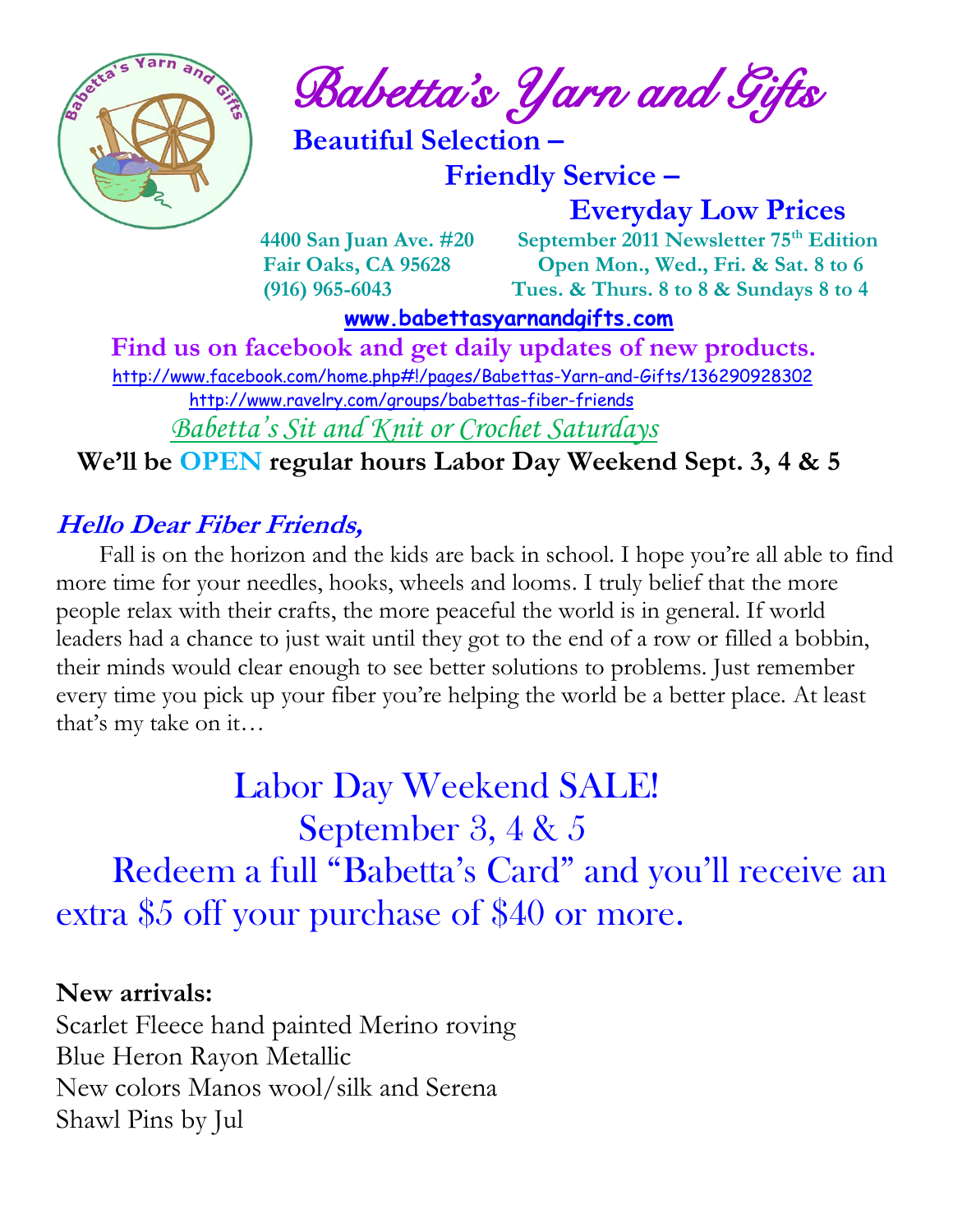

Daily Catch knit in Solstice by Classic Elite Meeting Dates 9/6, 9/29, 10/4, & 10/18 Solstice is a perfect yarn choice for Sacramento. It's a 70% cotton/30% merino that's easy to work with and has great stitch definition. Registration is \$60 and materials are 10% off.

 **Our Elizabeth Zimmerman expert Gustine will be teaching Circular Sweater from the Neck Down** 

 In any size with any gauge using the EZPS (Elizabeth Zimmerman percentage system) The first class will involve learning how to use the pattern (cost \$1.50) and pick your yarn. You will learn how to choose and modify the neckline that will be flattering to you.

**Meeting dates are 9/13, 9/27, 10/11 & 10/25 from 6:30-8pm. Registration is \$60 and you will receive 10% off materials.**



*Back by popular demand… Felted Flowers* 

 *with Antoinette & Reecie September 24 from 10am to 2pm Materials included in \$55 registration fee Sign-up early Class size limited.*

 The ladies will also be teaching a wet **Felted Hat** workshop October 8 from 10am to 2pm Registration fee \$65 all materials included. Only 6 spaces available.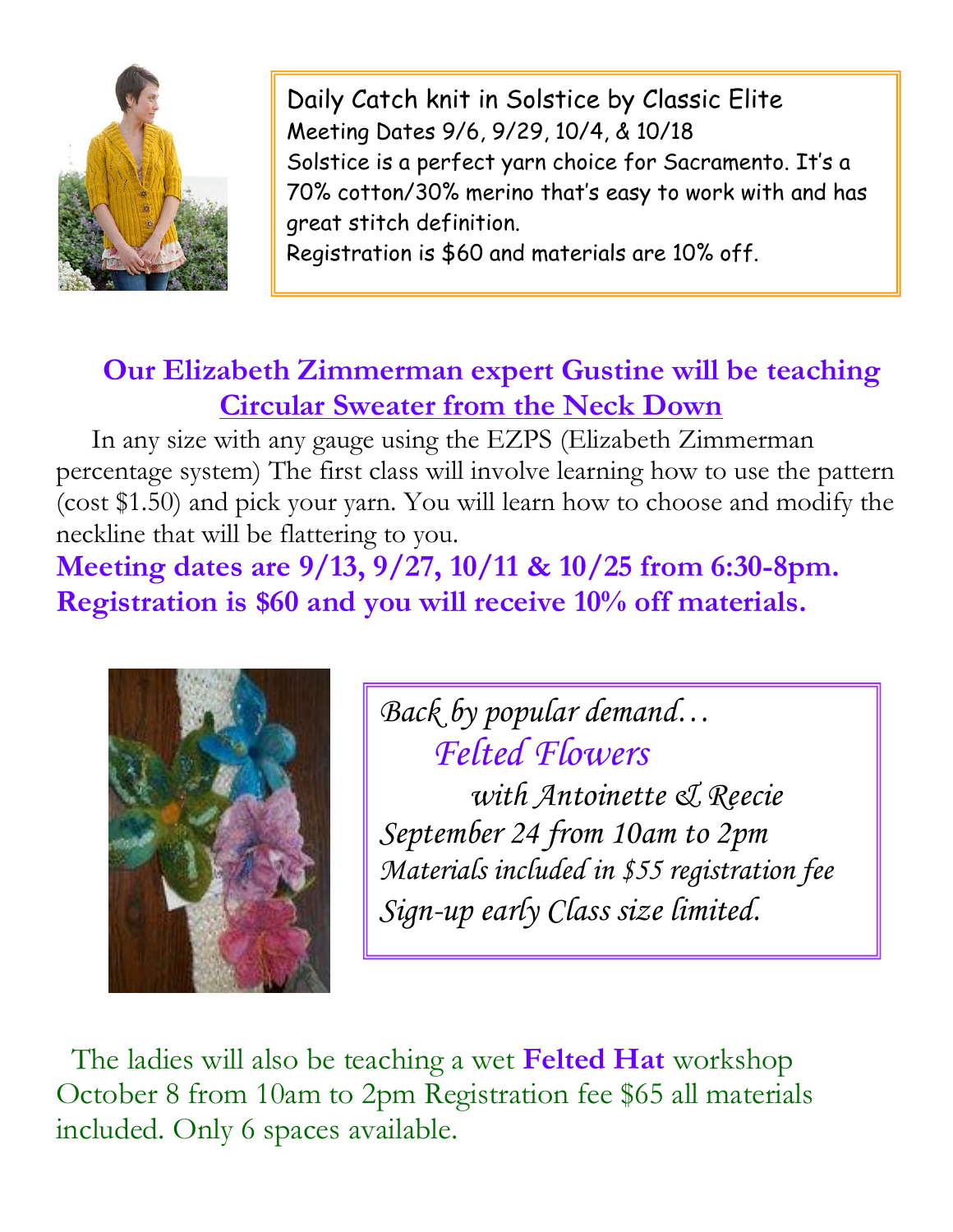# **Classes for September at Babetta's**

 *In our project classes you can learn to knit anything from scarves to socks to felted purses to lace shawls to hats to sweaters. Pick your project and join in the fun. Our knitters inspire each other to try new things by sharing ideas and showing off their latest creation. Sign up for one of our classes and you will receive a coupon for 10% off.*

 **Pre-registration is required as class sizes are limited. Please choose your dates carefully. Because of scheduling conflicts and complications, make-up classes will only be allowed under special circumstances and individual consideration.**

*Our project class knitting teacher Maya Gardner has been teaching at Babetta's for 6 ½ years and can help you make your fiber dreams come true in a fun and patient atmosphere.*

**Tuesdays Sept. 6, 13 & 20** Knitting Project 6pm – 7:30pm fee \$40

**Wednesdays Sept. 7, 14 & 21** Knitting Project 1pm – 2:30pm fee \$40 Knitting Project 3:30pm- 5pm fee \$40

**Thursday Sept. 8, 15 & 22** Knitting Project 6pm – 7:30pm fee \$40

**Saturdays Sept. 10, 17 & 24** Knitting Project 4pm – 5:30pm fee \$40.

 Private Lessons Knitting or Crochet \$15 an hour and Group Knitting or Crochet Private lessons \$10 an hour per person.

 Spinning or weaving \$20 an hour and group rates are \$15 an hour per person.

Pre-registration required.

# *Babetta's Sit & Knit or Crochet Saturdays and Thursdays*

You're invited to come and sit in our little living room and share your love of handwork with other Fiber Friends Saturdays from 10am to 6pm and Thursdays from 6pm to 8pm.

 How would you like to do some charity knitting/crocheting with a lovely group of people? **"The Purls of Fair Oaks"** meets the second Thursday of every month from 10am to noon here at **Babetta's.** This wonderful group of knitters makes newborn and preemie hats for local hospitals as well as other local charity groups. If you'd like to come join the group there's always room for more. This month's date is August 11. If you'd like to drop off any knitted or crocheted donation items you can do that at any time and I will pass them on.